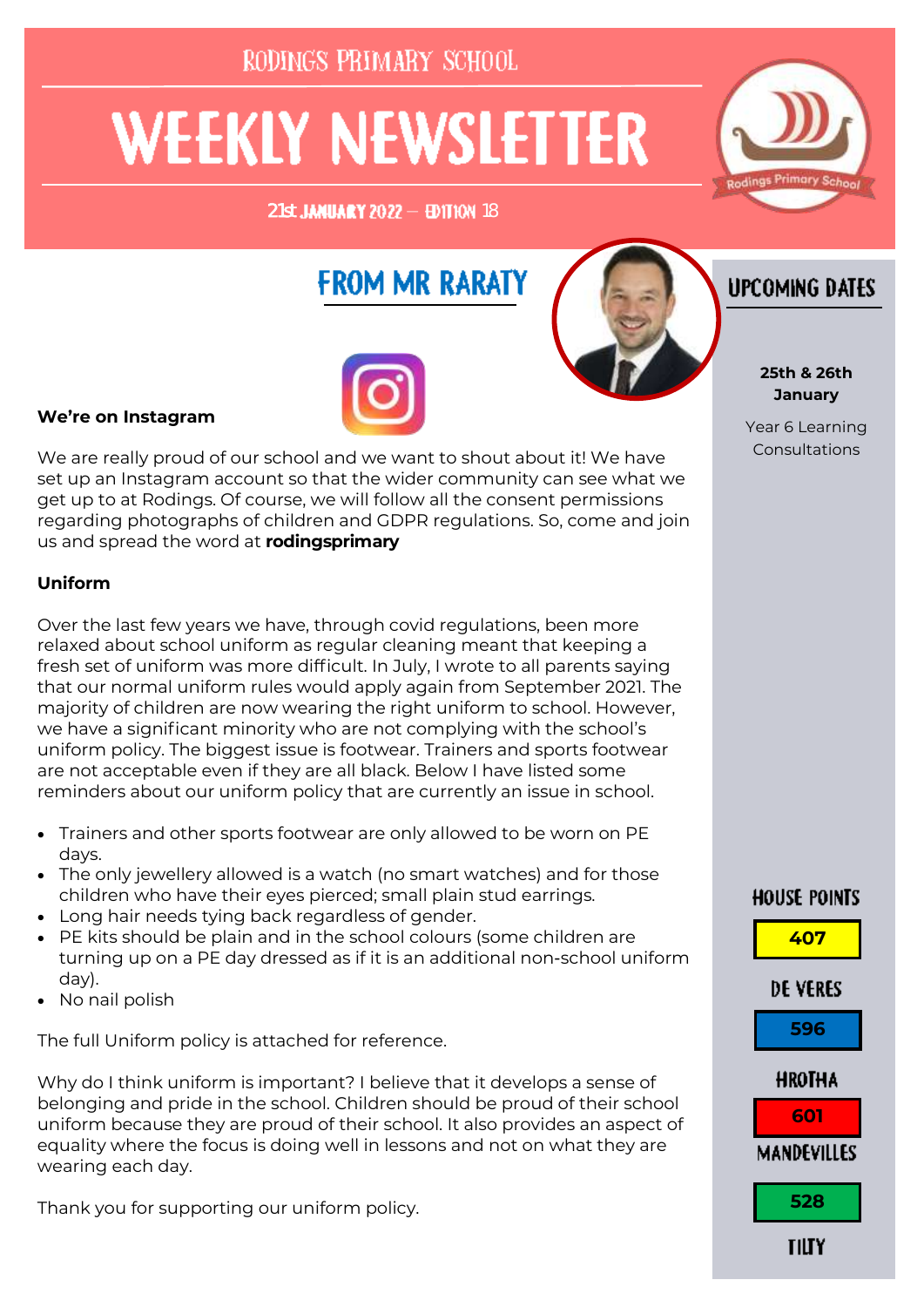

## **Community Event**

## **Messy Church**

**'Do you enjoy crafts, singing, storytelling and being with your friends, then why not come along to Messy Church on Saturday 29th January from 2-4 at Great Canfield Village Hall. There will also be a light meal for all children.** 

**The session is for children up to 11 and all children must be accompanied by an adult. It is free to attend.** 

> **For more details please contact revdgaryfleming@outlook.com With thanks, Reverend Gary Fleming.**